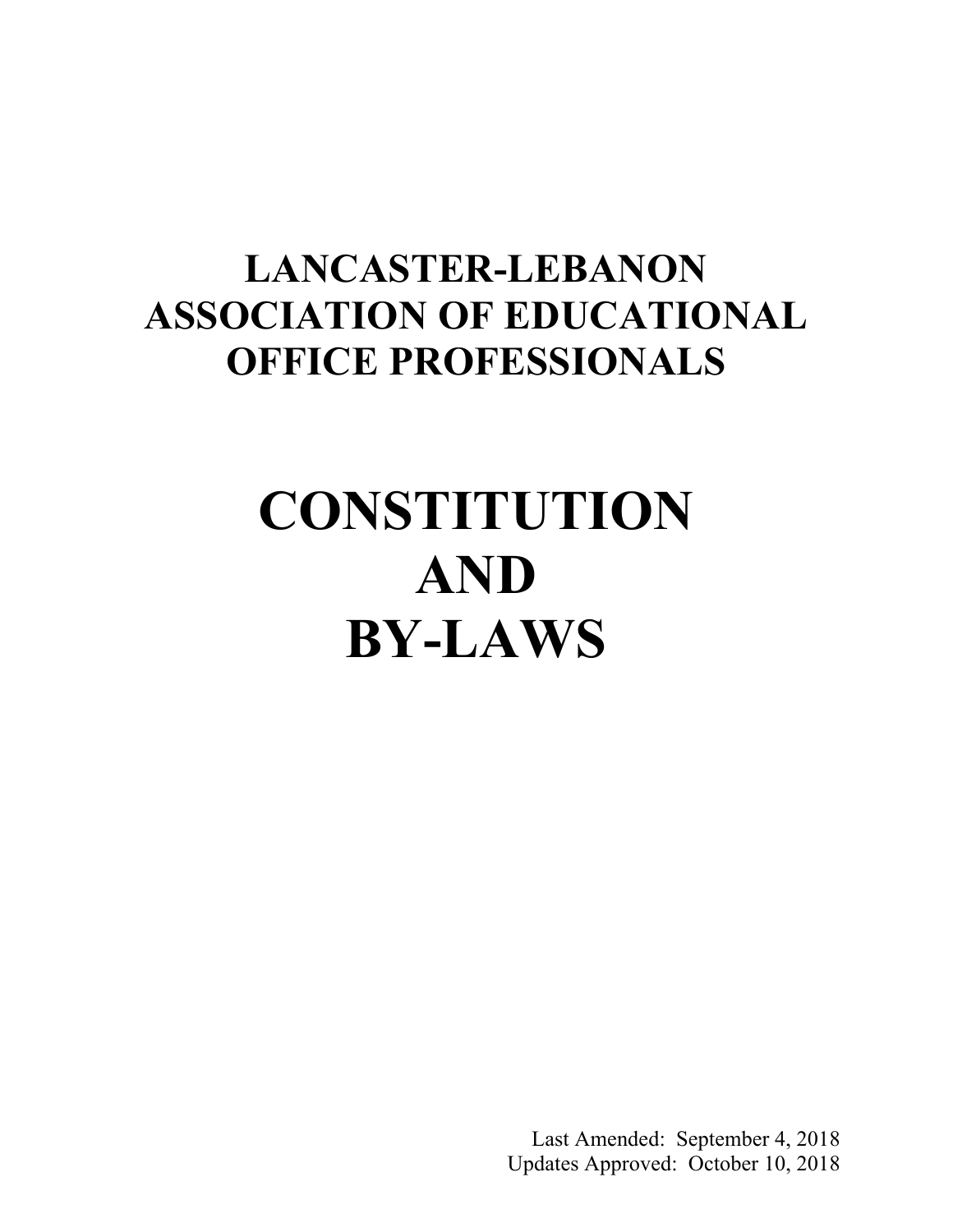## **ARTICLE I – NAME**

The name of the organization shall be the "Lancaster-Lebanon Association of Educational Office Professionals".

### **ARTICLE II – MISSION**

The mission of this Association shall be to advance the educational interests of the office personnel, cultivate a spirit of good will, and through organization, pool ideas and ideals toward a more efficient and professionally-minded office staff.

#### **ARTICLE III – MEMBERSHIP**

Section 1 Membership in this Association shall be of three classifications:

- Active
- Retired
- Associate
- Section 2 Active members shall be persons engaged in all types of office work in any educational system or organization concerned with education in Lancaster or Lebanon County who have paid annual dues. Active members shall be entitled to vote, hold office, and participate in discussions.
- Section 3 Retired members shall be those persons who have retired from all types of office service but wish to retain their membership in the Association. They shall have all the privileges of active members, may vote, and participate in discussions but may not hold office.
- Section 4 Associate members shall be those persons who have resigned from all types of office service but wish to retain their membership in the Association. They shall have the privileges of active and retired members but may not vote, hold office, or participate in discussion.
- Section 5 Membership in this Association shall terminate upon failure to pay dues by OCTOBER 15 of each year.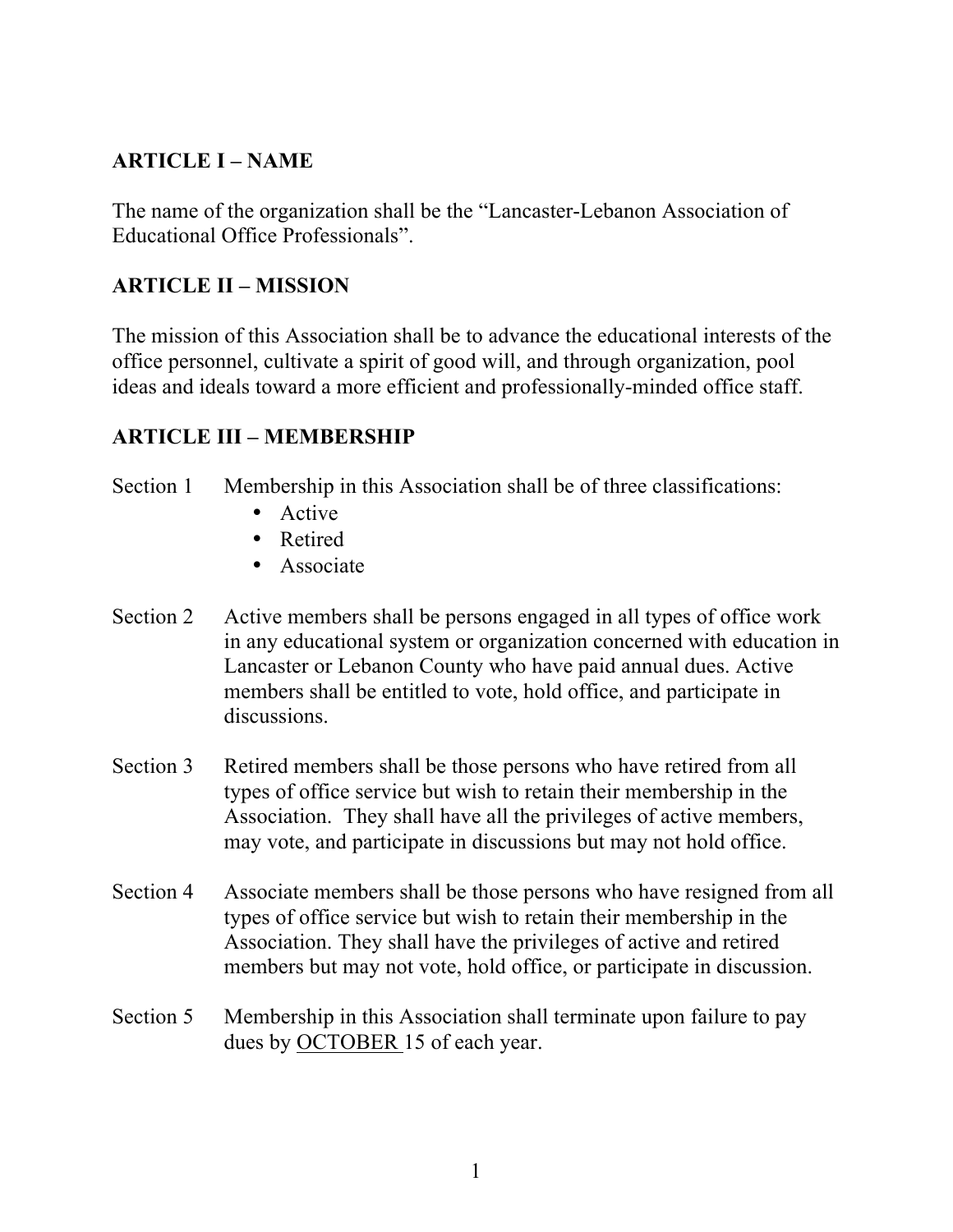#### **ARTICLE IV – OFFICERS**

- Section 1 The officers of this association shall be a President. First Vice President, Second Vice President, Secretary, Treasurer, all of who shall be active participating members by attending at least three (3) meetings annually, excluding Boss's Night.
- Section 2 All Officers shall be elected every two years by mail ballot. The First Vice President shall succeed the President. The Second Vice President shall succeed the First Vice President.
- Section 3 The term of office for each office of the Association shall be one, twoyear term. The Treasurer and Secretary may be elected to one successive two-year term.

#### **ARTICLE V – DUTIES OF OFFICERS**

#### Section 1 PRESIDENT

- A. Shall preside at all meetings of the Association and of the Executive Committee.
- B. Shall appoint the chairman and members of all committees other than the Executive Committee.
- C. Shall appoint the chairman and members of all special committees as deemed necessary.
- D. Shall be a member ex-officio of all committees except the Nomination Committee.

#### Section 2 FIRST VICE-PRESIDENT

- A. In the absence of the President, he/she shall exercise all the powers and prerogatives of the President.
- B. Shall serve as Program Chairman of the Association.
- C. Shall assist the President where required.
- D. Shall issue notices of all meetings of the Association.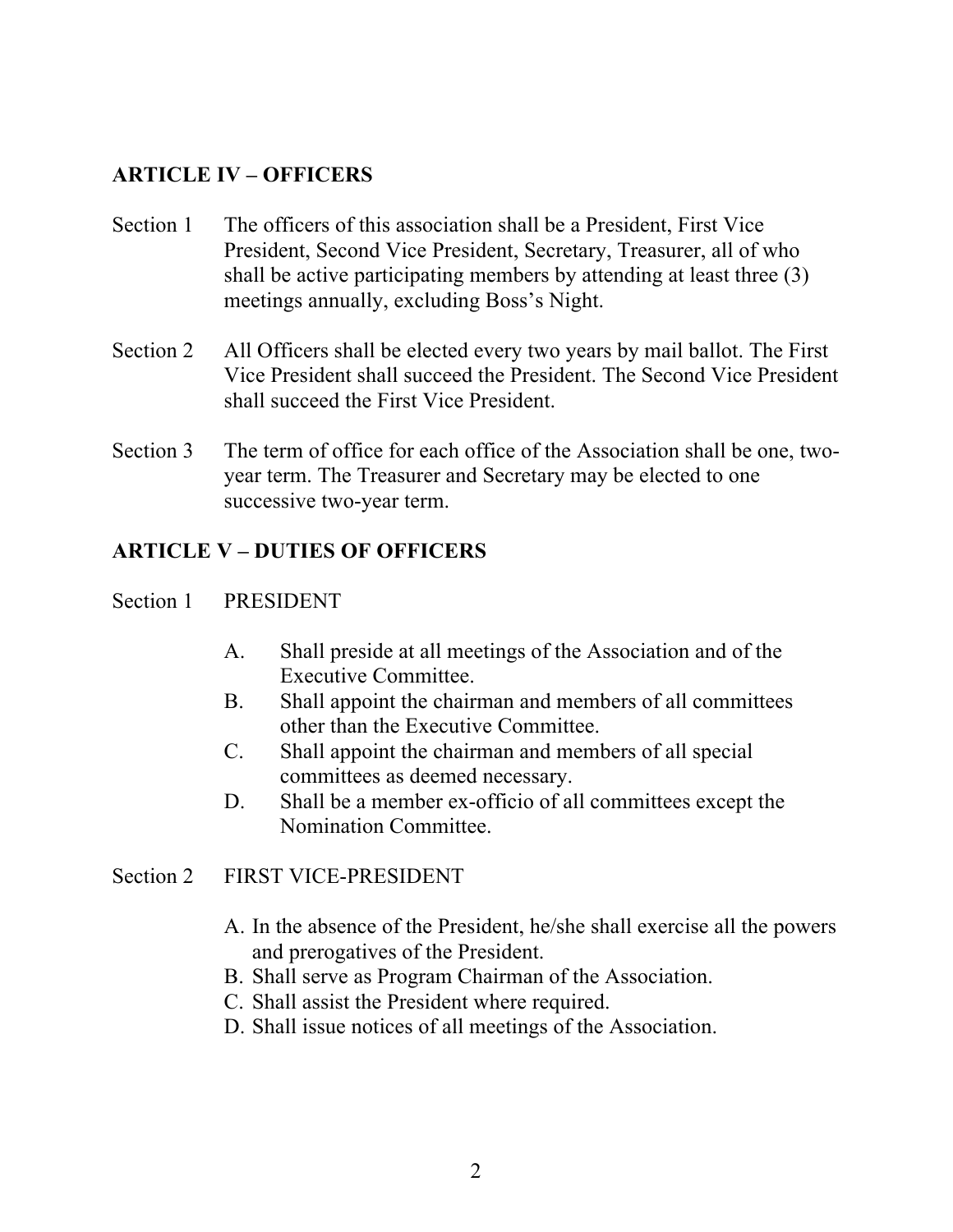#### Section 3 SECOND VICE-PRESIDENT

- A. In the absence of the President and First Vice-President, he/she shall exercise all the powers and prerogatives of the President.
- B. Shall serve as Membership Chairman of the Association.
- C. Shall serve as a member and take an active role in the Program Committee.
- D. Shall assist the President where required.

#### Section 4 SECRETARY

- A. Shall keep an accurate record of the proceedings of the Association and of the Executive Committee.
- B. Shall inform the Association at each business meeting of the proceedings of the Association.
- C. Shall keep a register of the members of the Association to be included in the Association minutes.
- D. Shall conduct the correspondence of the Association as directed by the President.

#### Section 5 TREASURER

- A. Shall deposit the funds of the Association in the bank approved by the Executive Committee.
- B. Shall disburse funds by check only on approval and endorsement by the President.
- C. The President and Treasurer shall sign all checks.
- D. Shall present a report at all business meetings.
- E. The accounts of the Treasurer shall be audited at the close of each fiscal year by the Auditing Committee appointed by the President.

#### **ARTICLE VI – EXECUTIVE COMMITTEE**

- Section 1 The Executive Committee shall consist of the officers, immediate past president, and school representatives.
	- A. School representatives shall consist of one representative from each school district to be appointed by his/her school district and act as liaison between the Executive Committee and his/her school district.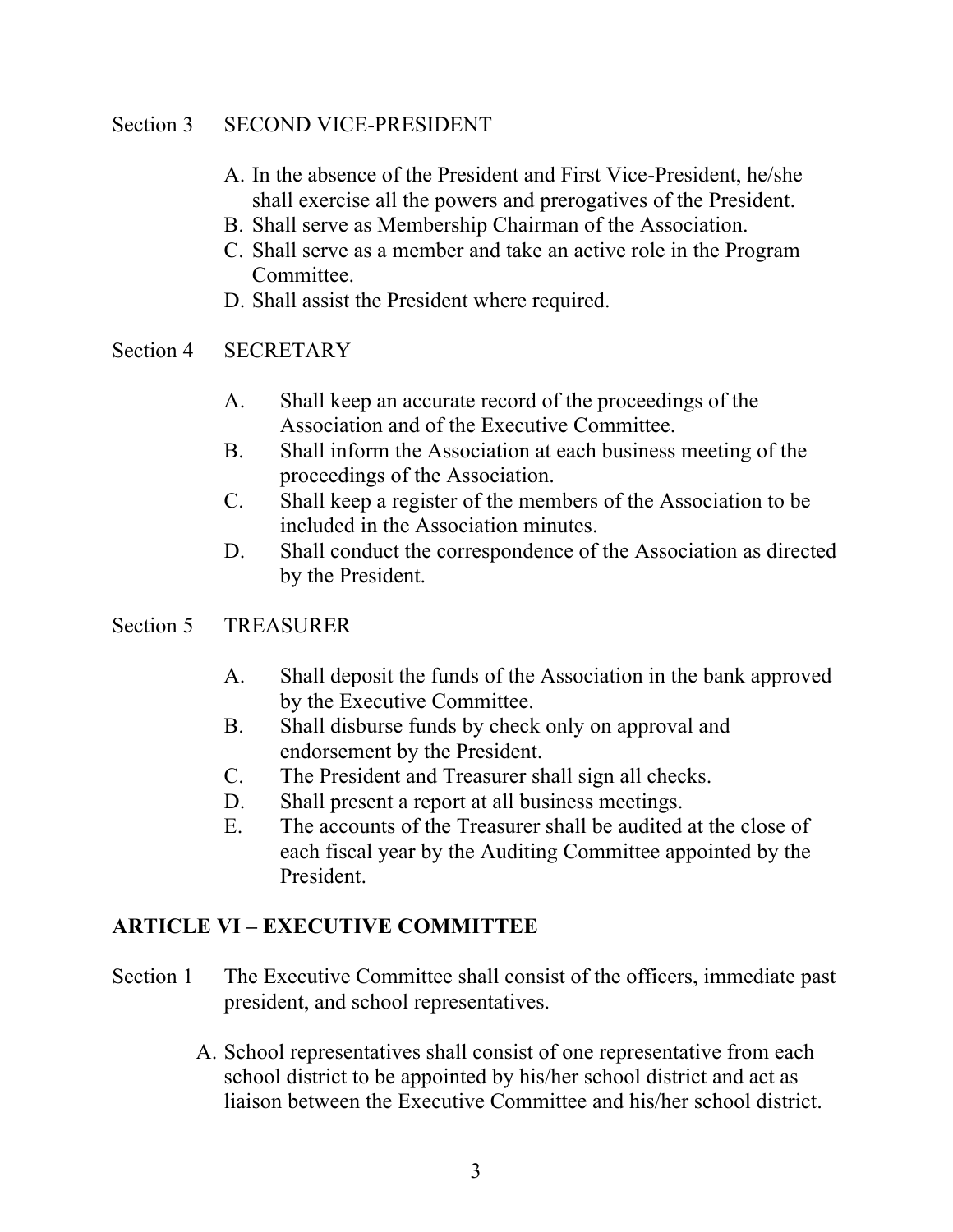- Section 2 The duties of the Executive Committee shall be as follows:
	- A. To take the initiative in determining the policies of the Association.
	- B. To make necessary decisions between meetings.
	- C. To fill any vacancies occurring in any office.
	- D. To meet at the call of the President.

# **ARTICLE VII – MEETINGS**

- Section 1 Regular meetings shall be held in October, December, February, and April. A social shall be held in June.
- Section 2 Other meetings may be held at such time and place as may be designated by the President and approved by Executive Committee.
- Section 3 The President shall preside at the meetings. In his/her absence, the First Vice President shall preside. In the event of the absence of both these officers, the Second Vice President shall preside.
- Section 4 Meetings of the Executive Committee shall be called by the President.
- Section 5 Notices of the meetings shall be mailed by the First Vice President at least thirty (30) days in advance of the meeting. This provision may be waived in the event of an emergency as determined by the President.

# **ARTICLE VIII – FUNDS**

- Section 1 All requests for disbursement of funds shall be accompanied by itemized bills and forwarded to the Treasurer for payment. All checks shall be signed by the President and Treasurer.
- Section 2 The President shall appoint the Auditing Committee, consisting of three (3) members, who shall audit the books of the Treasurer at the close of each fiscal year.
- Section 3 Special projects shall have the approval of the Executive Committee. Receipts from these projects shall be deposited to the account of the Association.